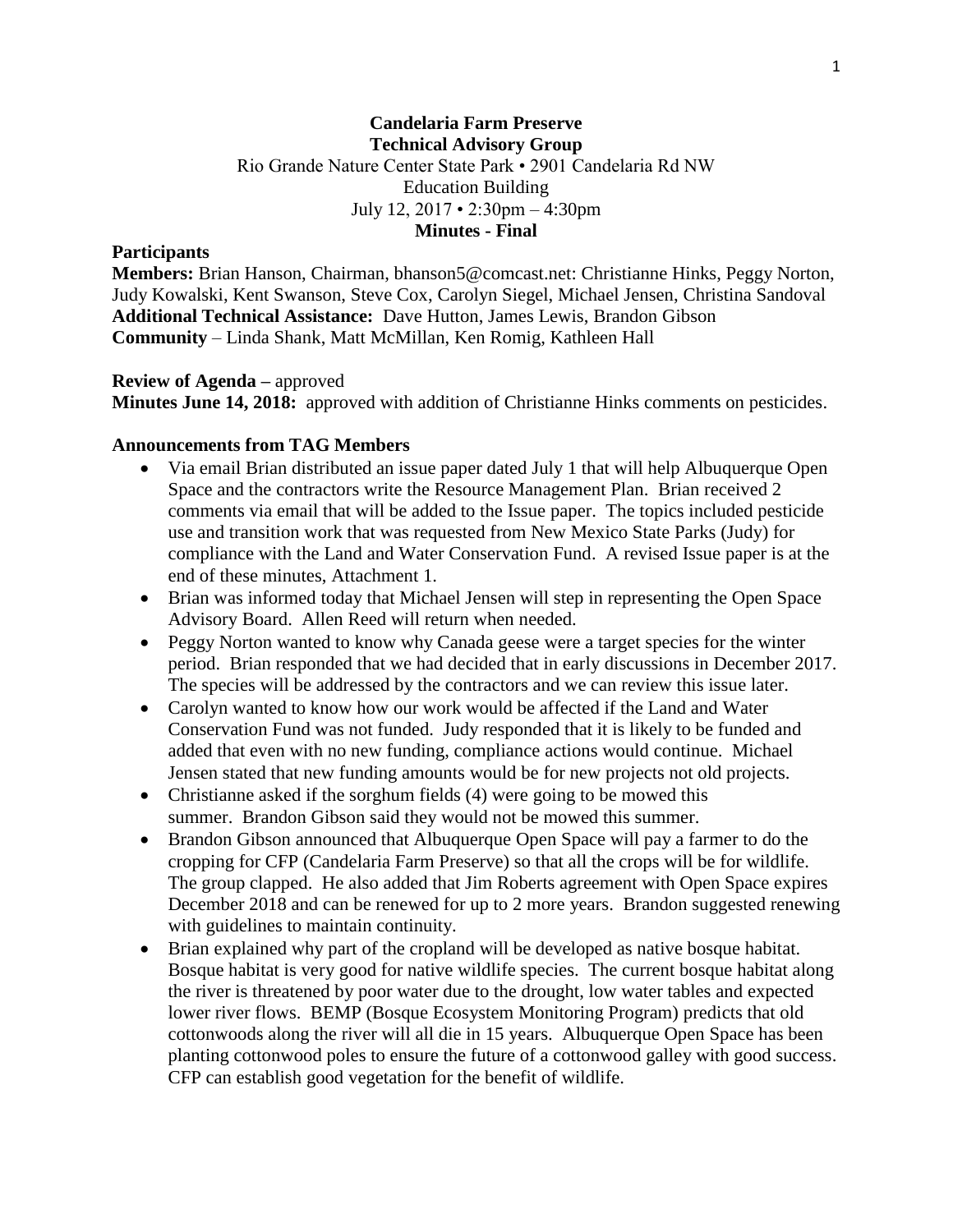- Michael Jensen suggested looking at what Valle de Oro is doing concerning our desire for a mosaic of habitats.
- Michael talked about a possible water source, a well that is mentioned in his research but could not be found. Brandon Gibson mentioned that establishing a new water well is very expensive; he quoted a new well for a golf course will cost \$700,000.
- Michael mentioned that the 4 ponds at the Nature Center have water rights.
- After Michael mentioned the ponds have water rights, Brandon stated the site does have surface water rights.
- Brian and Peggy recommended Adrian Oglesby to address water rights and water use. Brian understood that Adrian would be among the contractors for this RMP.
- Michael suggested that TAG put together a document of activities that Albuquerque Open Space is completing to meet the reporting requirements for Land and Water Conservation Fund (LWCF) reporting requirements. NM State Parks has requested progress reports be submitted every six months from February 4, 2017 to February 4, 2020. That will be a topic at a future TAG meeting.
- Peggy added that David Mehlman has surveyed Candelaria South for birds and has compiled an impressive list of species. His findings will be in Dropbox.
- Michael talked about his concern with the time line presented by the contractors at the Open Space Advisory Board meeting. The final RMP is scheduled for December 13, 2019.
- Matt McMillan presented his draft Table of Contents for the Resource Management Plan. TAG members should review it and provide feedback. That document is at the end of these minutes and TAG should review them and provide comments.
- Matt McMillan stated that they have wildlife cameras up. They will also be doing 2 days of monitoring in the summer (7/26 and 7/27), 2 days in September, 2 days in the winter and 2 days in the spring. When Steve Cox asked what they expect to find in 2 days, Matt agreed that they would be more dependent on other research data.
- James Lewis suggested that the RMP should have several alternatives.
- Christianne suggested having cropland on the western boundary of the cropland and having a viewing area there. Brian suggested the contractors look at this option.

**Public Comment –** Matt McMillan presented his draft Table of Contents for the Resource Management Plan. TAG members should review it and provide feedback. That document is at the end of these minutes and TAG should review them and provide comments (Attachment 2).

# **Next Meeting:**

July 26, 2:30 PM – Rio Grande Nature Center. Topic – Public Engagement Plan.

**The TAG looks forward to the day when the City of Albuquerque proudly advertises that the City has a wildlife preserve within the City limits. This sets our city apart from other large cities and demonstrates to all that Albuquerque values the natural environment and its wildlife.**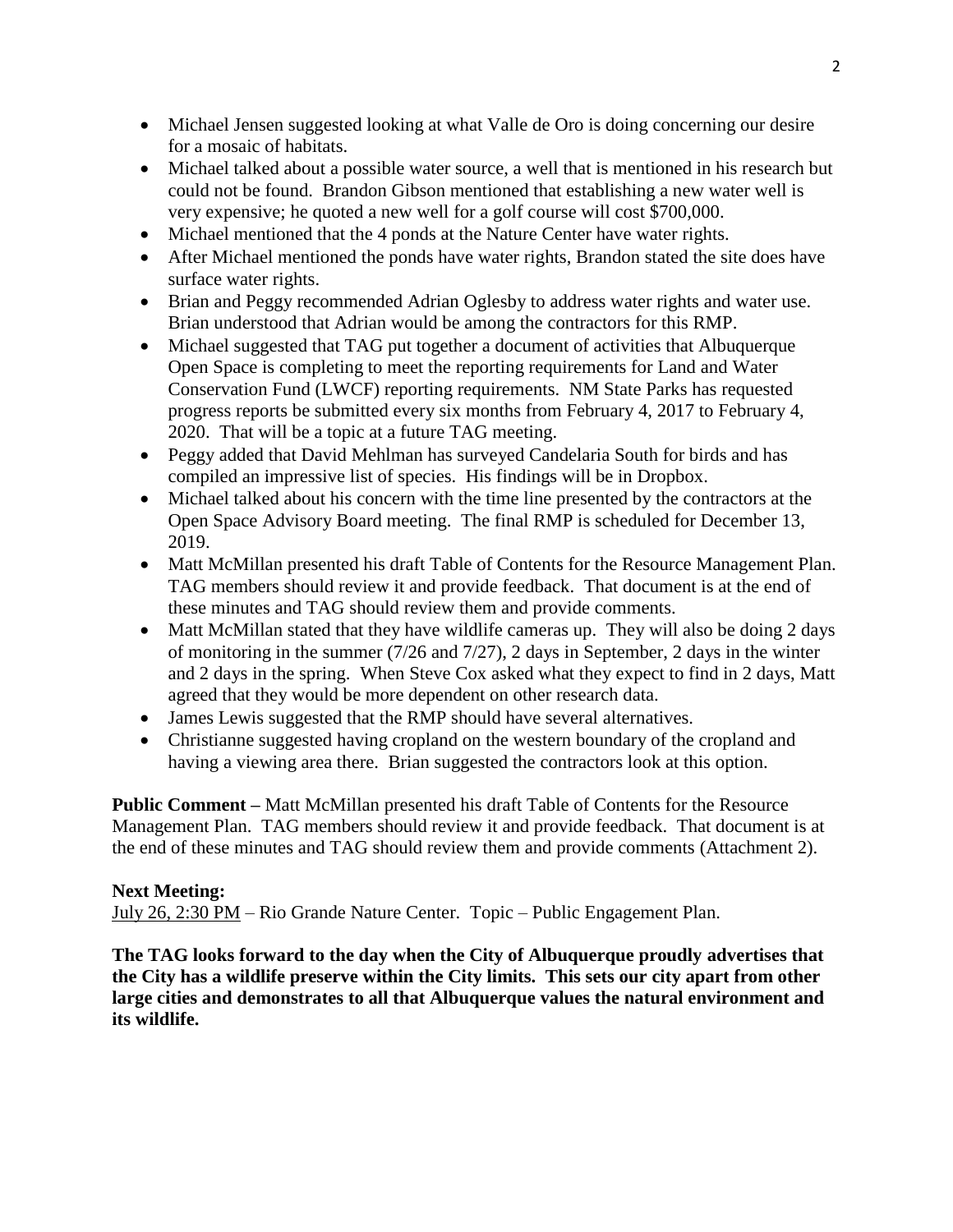# **Attachment 1 Issues to be explored in detail for Candelaria Farm Preserve**

July 1, 2018 prepared by Brian Hanson, Chairman of Technical Advisory Group (TAG)

At our TAG meeting on June 14 we discussed our preferred management plan with 4 contractor representatives, following the order of a May 11 briefing statement. We discussed principles for management and specifics about future habitat conditions in the present cropland. Three other areas within CFP need to be addressed including the Rio Grande Nature Center State Park, Candelaria South and the Albuquerque tree nursery along Rio Grande Blvd. We will address those areas at our July 12 meeting. TAG discussions for all areas can be found in the minutes on the Open Space Advisory Board website. This paper summarizes many of the issues that need to be further developed by the contractors and Albuquerque Open Space. These issues will be organized in the same order as the May 10 briefing statement. We welcome additional comments from the TAG, individuals that are listed as supporting TAG, contractors, Albuquerque Open Space and others.

# **Principles of Wildlife Management at Candelaria Farm Preserve**

Create mosaic of habitats – How can each habitat be created to result in a mosaic? What plant species should be planted? What would be the best time of year to plant and develop habitats? (i.e. wetlands). What is the suggested timing of habitat development? Develop wetlands first, or bosque first? How many years would be needed for habitat development? Who will accomplish the habitat development and maintenance afterwards? What will be the cost of development and maintenance? Where will water come from to water new plantings? How will water be provided to the wetlands to offset evaporation?

Remove exotic species while restoring native species in phases over time; Keep vegetative cover for wildlife until new plantings How do you remove the various exotic species such as elm, Russian olive, saltcedar, tumbleweed? What would be the time frame for removal? What native species would be appropriate to plant and where within CFP? How can a phased development be accomplished? i.e. maybe plant native species at the downslope areas first utilizing the current irrigation system then in ensuing years as plants become established plant closer to origin of the system. What might be the cost of development and maintenance?

Improve recreation while avoiding wildlife disturbance Where would viewing areas be created? What educational sign would be appropriate? Where would users park? How would guided walks be organized?

Improve pollinator habitat (Bee City designation) What species should be planted and their location to attract pollinators?

Improve bird habitat (Migratory Bird Treaty City designation) What habitats could be created to attract and support migratory birds?

Improve habitat for native fauna What plants would support native fauna?

Crops for wildlife only (PreDock Plan) What crops should be planted to support winter birds such as cranes and geese? Is there a minimum size of cropland to attract cranes? What other crops might be appropriate for native wildlife?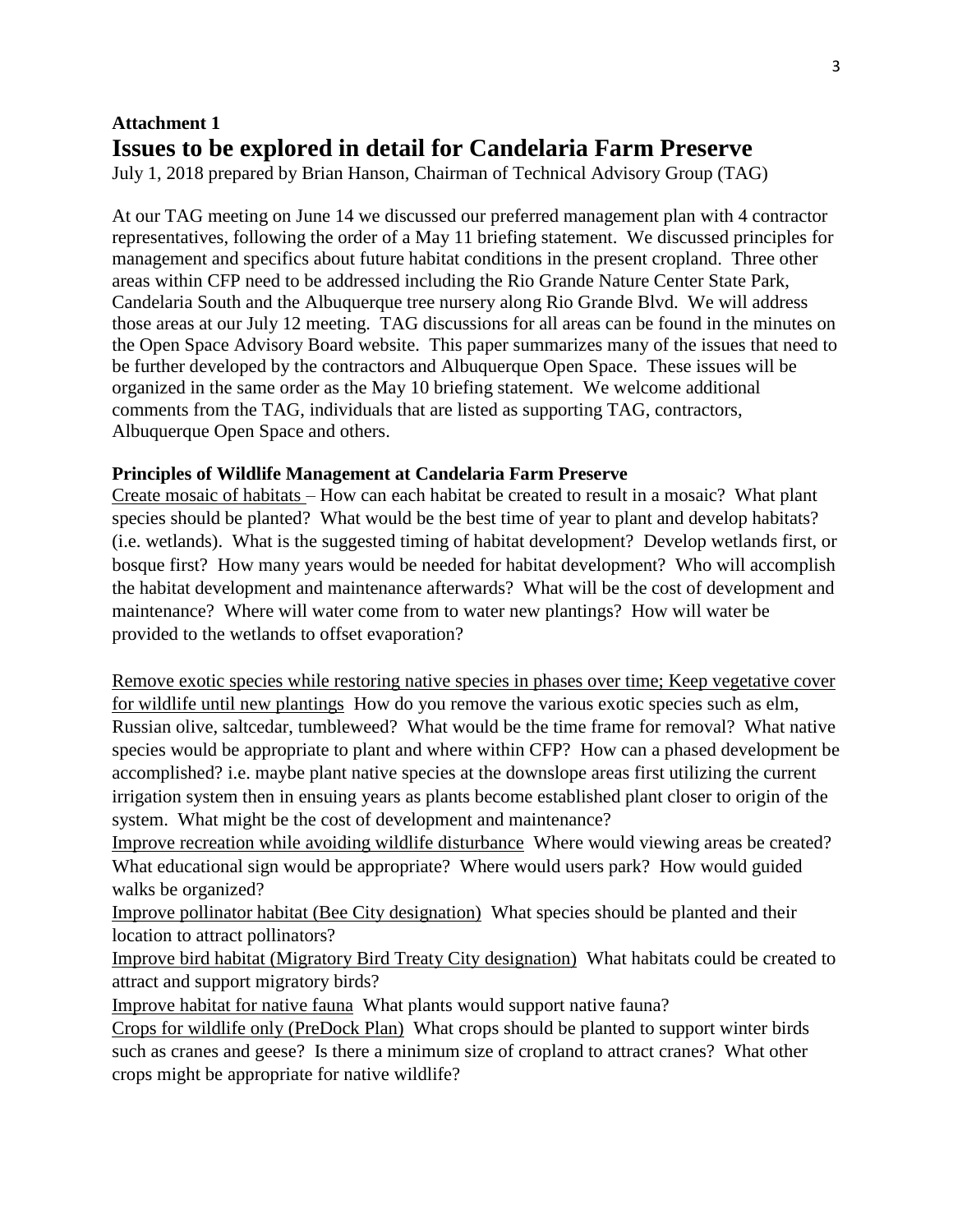Keep cropland near fence/boundary for wildlife viewing What is the minimum size necessary to attract cranes and geese and what crops to plant? Should there be crop rotation?

Monitor management actions How will plant growth and wildlife use be monitored? **Habitat improvements discussed in four areas of CFP**

**Cropland** - restricted public access to guided trips only; keep croplands for migratory birds, primarily cranes and geese, near the east and west fence lines; convert the rest – remove exotic plants such as Russian olive and elm; increase hedgerows; plant trees, shrubs and grasses; use moist soil management; add 2 wetlands; and add salt grass meadow. How can wetlands be developed that will be valuable for wildlife? Should groundwater wetlands be developed? Should wetlands with impermeable linings be developed? What plant species would enhance the area immediately adjacent to wetlands?

**Rio Grande Nature Center State Park** – improve water quality in the ponds. How can water quality in the ponds be improved? Are there other habitat developments that might improve wildlife habitat at the Nature Center?

**Candelaria South (south of Nature Center)** –

Restricted public access to guided trips only

Who would organize and conduct a recreational use and education program? What structures might be constructed to improve wildlife viewing and where? What would be the cost of viewing areas?

Remove debris such as wire, asphalt, large logs, trash; Who would organize and accomplish removal? Over what time frame?

Remove exotic plants Russian olive and elms How would removal be accomplished and over what time period? Removing the "elm farm" at the northeast corner of Candelaria South has been proposed. How would removal be accomplished?

Plant native trees and shrubs What species should be planted and where?

**Tree Nursery along Rio Grande Blvd** How can wildlife habitat be improved in the area? What trees, shrubs and grasses might enhance habitat at the fencelines around the nursery?

**In all areas** - To meet the needs of the Land and Water Conservation Fund, we have discussed adding viewing areas, informative signs, guided walks and talks. How would this be organized, implemented and funded? Where would viewing areas and informative signs be located? In addition, there is a requirement for the City of Albuquerque to transition their compliance by providing progress reports every six months from February 4, 2017 to February 4, 2020. Compliance requirements are outlined in a letter from State Parks to the City of Albuquerque dated February 4, 2017. Transition requirements should be included in the Resource Management Plan.

**Within the RMP the TAG would like to see how pesticide use is managed, and is discouraged.**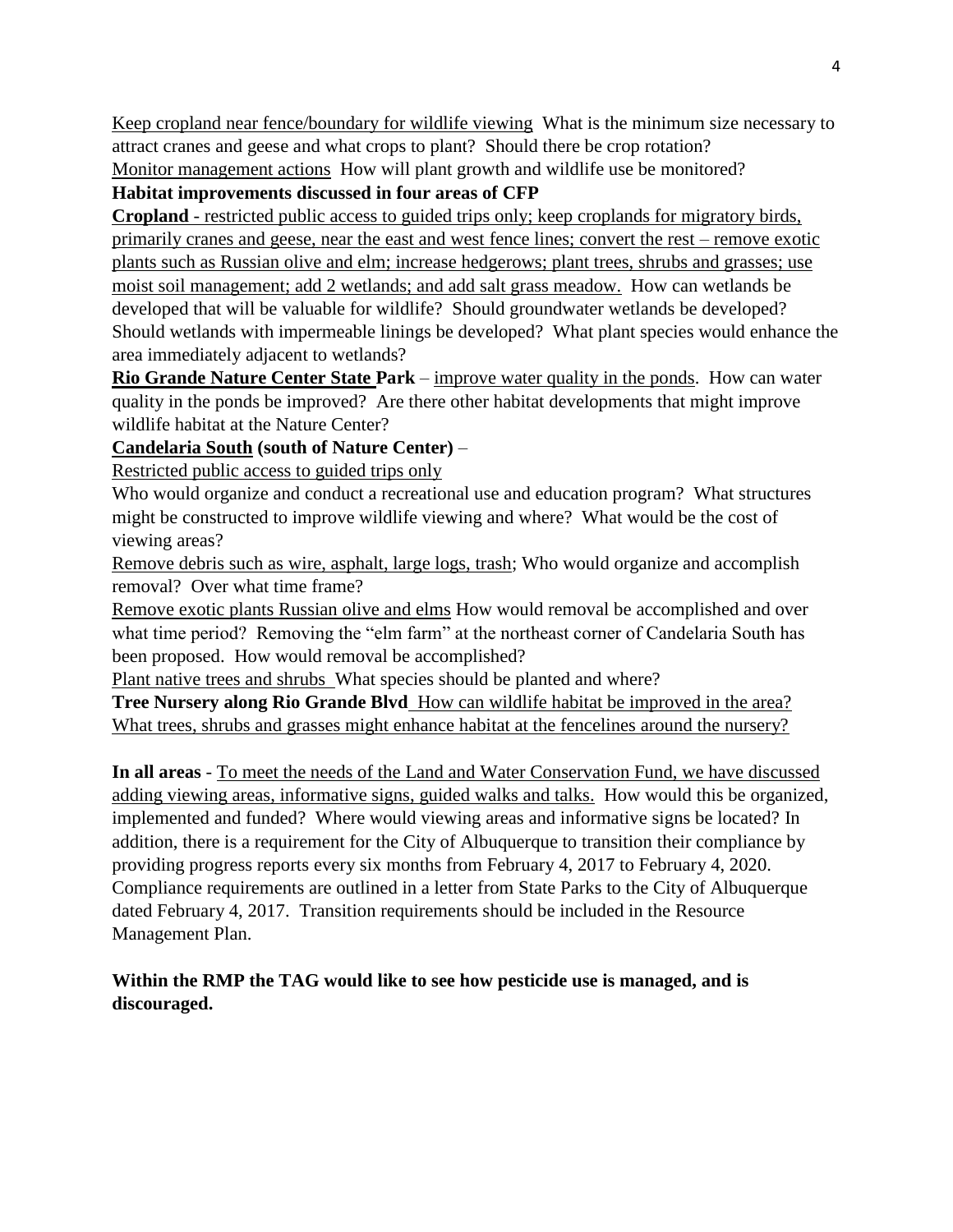## **Attachment 2 Proposed Candelaria Farm Preserve RMP Table of Contents**

#### **1. Introduction**

- a. Purpose
- b. Executive Summary?
- c. Mission
- d. Maps and Location
	- i. Planning Limits and Areas
	- ii. Legal Description
- e. Policy Framework
	- i. The Land and Water Conservation Fund
		- 1. Implications of
	- ii. Zoning
	- iii. 1980 Lease Agreement
	- iv. 1983 Rio Grande Nature Center State Park and Preserve Management Plan
	- v. 1983 MOU between the City and State
	- vi. 2001 Farm Operating Agreement with Rasband Dairy
	- vii. Current Farm Operating Agreement with J&T Farms
	- viii. 2004 Open Space RMP for the Candelaria Farm Preserve
	- ix. Other Applicable Policy Documents

## **2. Goals and Policies**

- a. Wildlife Habitat
- b. Sustainable Farm Operations
- c. Education
	- i. Tour Programs
	- ii. Farming History
	- iii. Wildlife
	- iv. Woodward House
	- v. Volunteer Efforts
- d. Reasonable Public Access

# **3. Project History**

- a. Agriculture in the North Valley
- b. Candelaria Farm History
- c. Acquisition
- d. Farm Operating Agreements
- e. Management Obstacles Identified through the Planning Process
- f. Recent Farming Agreements

## **4. Ecological Conditions**

- a. Climate
- b. Soil Types
- c. Surface and Ground Water
	- i. Water Quality and Depth
	- ii. Water Rights
- d. Fauna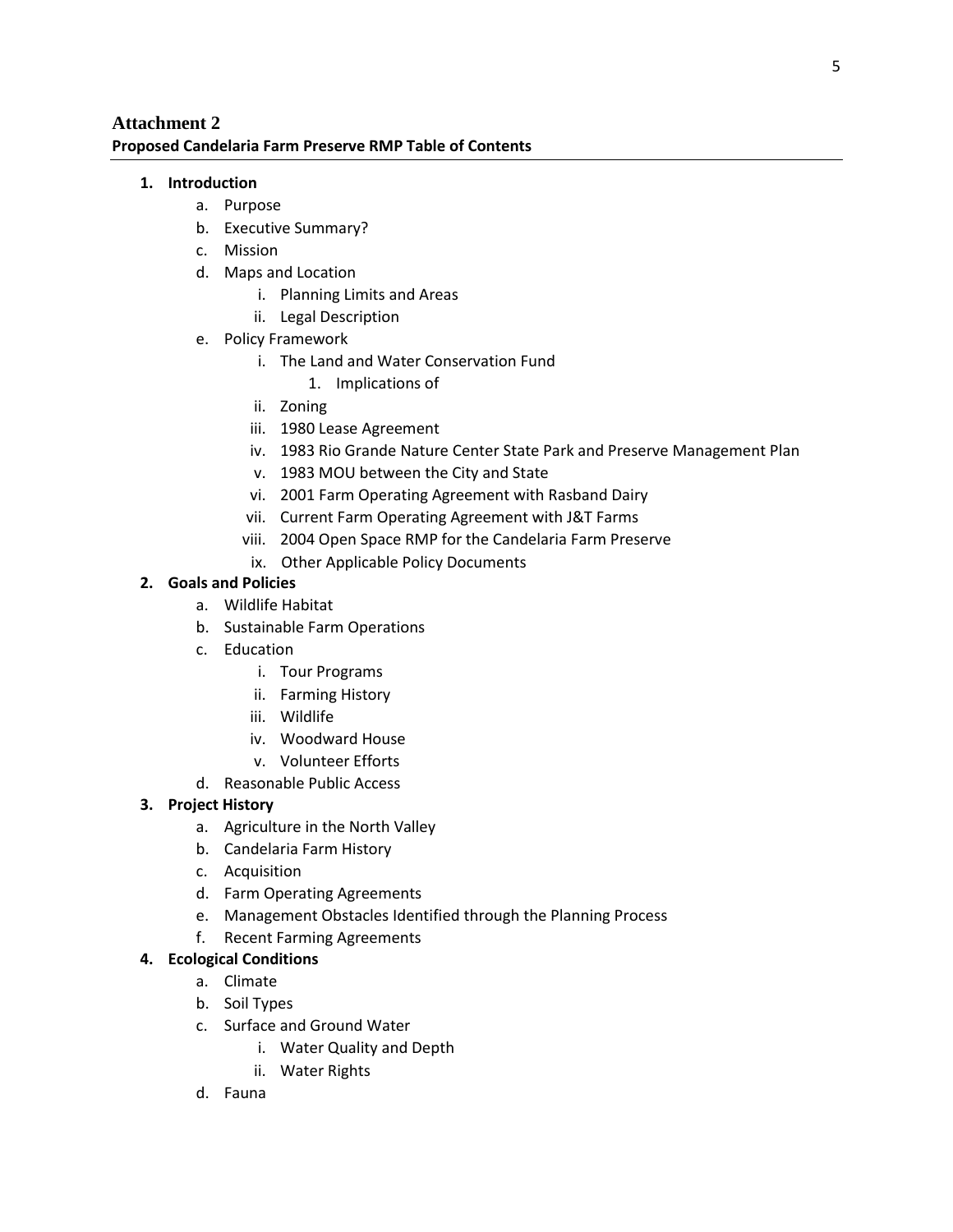- i. Birds
- ii. Mammals
- iii. Amphibians and Reptiles
- iv. Insects and Pollinators
- e. Flora
	- i. Agricultural Fields
	- ii. Habitat Areas

#### **5. Public Input/Outreach**

- a. Public engagement process
- b. Public engagement summary

## **6. Conceptual Site Design**

- a. Provide Habitat for Wildlife
	- i. The Candelaria Wetland
	- ii. Grasslands
	- iii. Hedgerows
	- iv. Bosque
- b. Demonstrate a Sustainable Farm Operation
	- i. Cropping and Soil Management
	- ii. Integrated Pest Management Plan
	- iii. Irrigation
	- iv. Farm Equipment Storage
	- v. Gates, Fences, Signage, and Farm Roads
- c. Education
	- i. Guided Programs
	- ii. The Woodward House and Gardens
- d. Public Access

## **7. Financial Considerations**

- a. Capital Improvements Costs
- b. Maintenance/Farming Costs

#### **8. Recommendations**

- a. Preferred Site Design
- b. Expected Outcomes
- c. Capital and Maintenance Costs (including contract farming)

#### **9. Adaptive Management, Monitoring, and Implementation**

- a. Adaptive Management
- b. Monitoring Habitat Areas
	- i. The Candelaria Wetland and Grassland Areas
	- ii. Hedgerows and the Bosque Area
	- iii. Monitoring Wildlife and Habitat in the Ecosystem Context
- c. Monitoring Farm Operations
- d. Implementation and Interagency Coordination
- e. Future Planning

#### **10. Appendices**

- a. Appendix A: Candelaria Farm Management Plan Partnering Agreement
- b. 1980 RGNCSP Lease Agreement
- c. 1983 Rio Grande Nature Center Management Plan